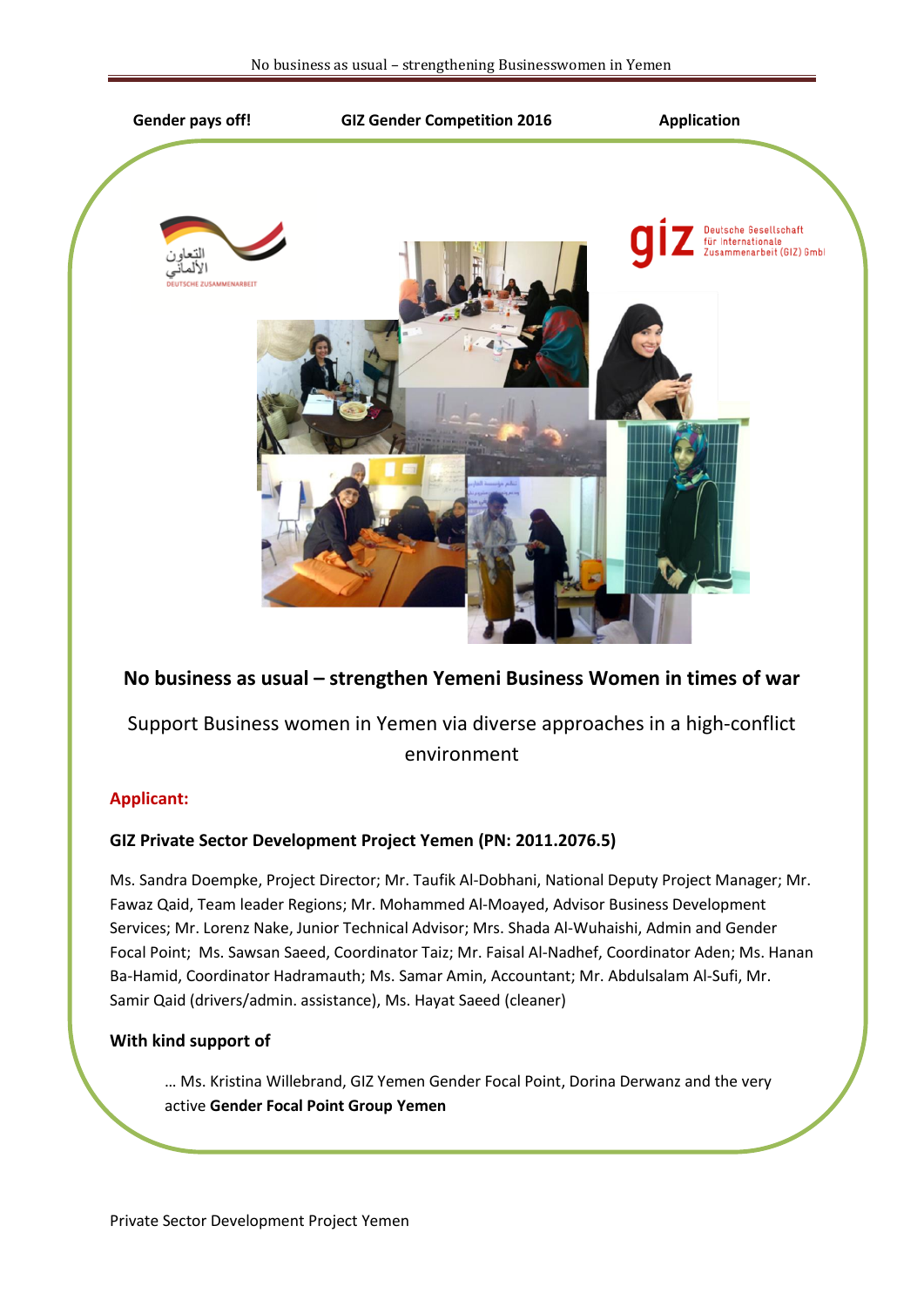# **Supporting Business Women in times of conflict and war**

Supporting Businesswomen in a male-dominated business environment never is an easy task to do. With an open conflict breaking out in Yemen in March 2015, the task is even more challenging. On 25 March 2015, an international coalition led by Saudi Arabia launched air strikes against the Huthi armed group in Yemen, sparking a full-blown armed conflict. Since then, the conflict has spread and fighting has engulfed the entire country. Civilians are trapped in the middle, with lack of access to basic goods and little perspectives. Since March, every second Yemeni lost the job. Those, who are still employed, support up to 10 family members by one salary. Although the situation in Yemen is devastating, there are still some flickers of hope. Small positive changes still are possible and happening. The following presentation of the Private Sector Development Project (PSDP) in Yemen lines out, how to reach out to businesswomen in times of conflict (2013/14) and war (2015) by applying diversified approaches.

## **Businesswomen's role and status in Yemen**

Yemeni women have limited access to economic opportunities. According to World Bank data, before the war in 2015, just over 25% of Yemeni women were economically active; the majority of women who do work are employed in the agricultural sector. Lots of women in rural areas are excluded from the public sphere. Their movements are limited to private houses and fields. Cultural and traditional norms attribute women mainly to caring and reproductive tasks, such as raising children. Up to 70% of women in rural areas are illiterate. A national Strategy for Women's Development (2006-2015) was partly implemented, geared to increase women's participation in economic and educational activities. The start of the open conflict in March 2015 has put these efforts to a stop. Female entrepreneurs, as well as their male counterparts, are badly affected by the impacts of the ongoing war in the country on their businesses. Women and girls are the most vulnerable group in conflict-affected areas. With men, often being unemployed, fighting or dead, women struggle to protect and nourish themselves and their children.



**So, when setting up measures in Yemen, all these cultural patterns and framework conditions have to be taken into account. Projects have to be designed in a conflict- and culturally sensitive way, serving the different needs of different female target groups**.

## **The Initiative**

the security situation in Yemen, no international The GIZ Private Sector Development Project (PSDP) (2013 –2017) is funded by BMZ. Due to

personnel were allowed to travel into the country since January 2014, not even for business trips. The project is thereby fully implemented in the *Business Continuity Management* modus, with national GIZ staff in the country having a crucial role and internationals supporting from abroad. The PSDP project focusses on creating employment for both men and women, especially in selected sectors, but also via improving Business Development Services. PSDP currently works in regions, which are either affected by the war, or more stable, though with presence of extremists. Besides the below outlined special projects for Businesswomen, the project also takes care, that women are adequately included in the huge range of other measures in different areas, such as solar energy, production of basic staple food, Biodiesel or rapid response measures. Also gender topics are included on a national base, e.g. when building capacities of partners such as ministries.

Private Sector Development Project Yemen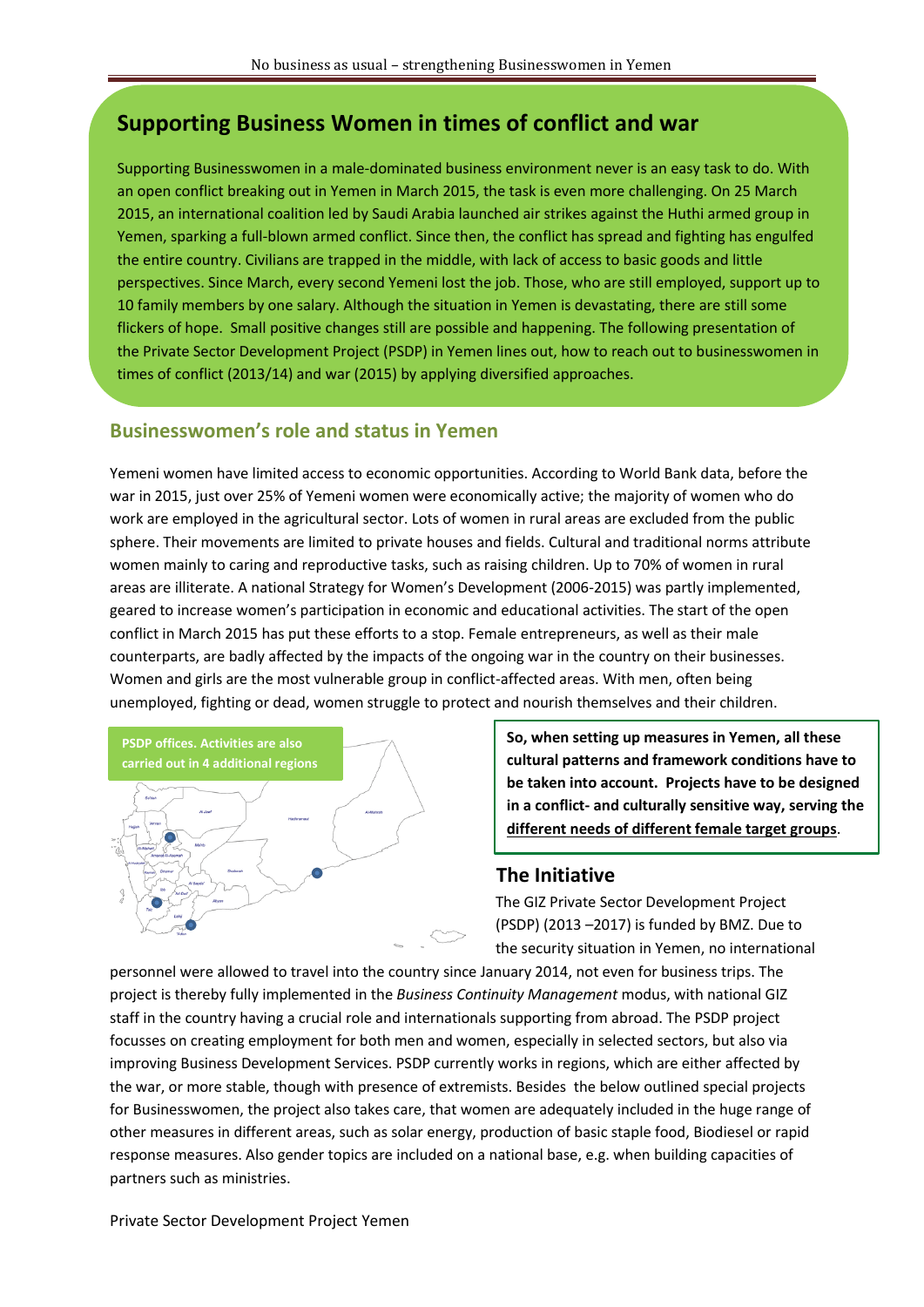# **Our female target groups and approaches**

**There is not one single approach to support Yemeni Businesswomen but diversified approaches are required to meet the various needs of the different target groups.**



# **How do we serve the different target groups?**

### **Target group 1:** *Start-Ups – Support Business women start-ups. Project: Lakki – For you, lady!*

Lakki: From August 2013 to December 2015, **190 women were trained on how to develop a business idea and to set-up their own business**. Additional to sessions on drafting business plans, finances, etc., the measure also includes **empowerment elements**. These are sessions, geared to support women to also get the positive back-up of their families, to overcome obstacles and to learn how to network. While till 2015 *"Lakki"-For you, Lady!* was carried out in 3 regions, in the current situation this measure is focusing only on Hadramaut, due to the fact, that only in this region opening start-ups still makes sense.

#### **Target group 2:** *Support existing companies in crisis to become more resilient in times of war*

Business women consultancy via social-media**: 300 female business owners** (such as dentists, tradeowners, etc.) receive **consultancy on demand via social media**, **with the goal to stay in business in the current war times.** As the freedom of movement of women right now is limited (fighting, bad infrastructure, expensive petrol) business women are being supported by the use of WhatsApp. Six local female advisors provide consultancy to a network of almost 300 business women in Sana'a and six regions. All of these women had participated in programs of the GIZ partner SMEPS in the past, so the WhatsApp consultancy is an on-top-measure, guaranteeing the sustainability. *The project started in November 2015.*



Business Resilience project**:** Overall **200 male and female employers** are being supported to **keep up their business**, e.g. by drafting and implementing Business Continuity Management plans. This will lead to safeguard existing jobs. This project is **not a female-only project**, though **special groups for those businesswomen are added for those women, who cannot join mixed group**, due to cultural patterns.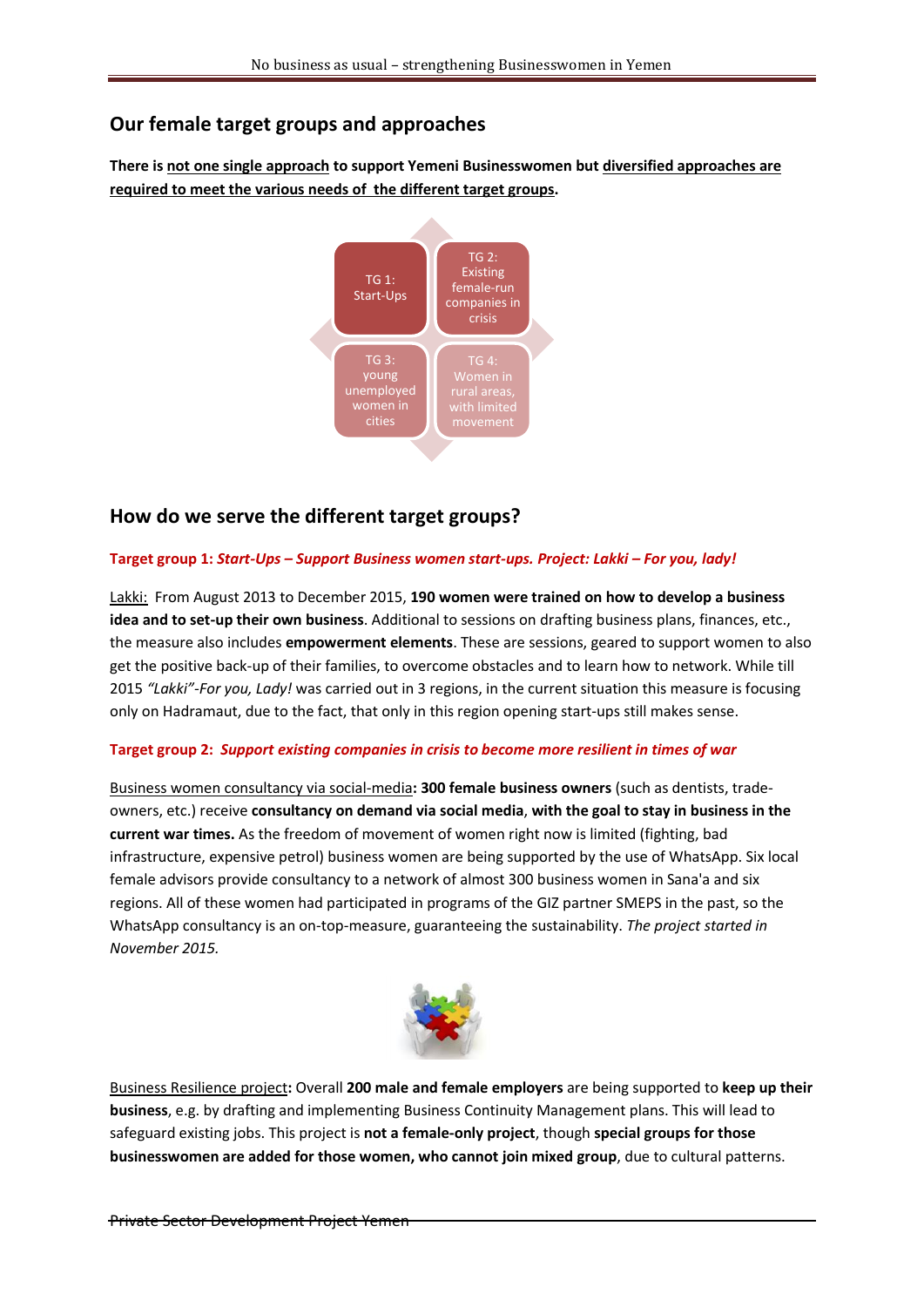#### **Target group 3:** *Qualify young unemployed women in three cities and help them to generate income*

Qualification and income-generation measures: There has been a wide range of **qualification courses** from 2013-2015 in the cities of Taiz, Aden and Mukalla for overall **1.330 young women** in areas such as: telecommunication/mobile phone maintenance, artisans, beautification, plumbing, sewing, food preparation, marketing, bookkeeping, qualification as travel agents, wedding photography, others. All measures were designed to provide young women with **demand-oriented skills and to increase their ability to generate income on an employed or self-employed basis**. This is done in close coordination with Yemeni private sector companies. Example: In Aden, travel agents in 2014 requested to train their own staff in one special new booking program. Instead of doing so, 25 young people were trained in the requested fields and travel agencies later on were eager to hire them additionally.

#### **Target group 4:** *create income opportunities for rural women with limited freedom of movement*

Supporting the basketry value-chain: The Yemeni lead marketing company in the sector was supported to exhibit and sell hand-made quality products at exhibitions in Germany. This **ensured income opportunities for 300 poor women in remote rural areas in Yemen**. The lead company Loloa'a, run by two dynamic Yemeni businesswomen, was chosen within an open tender process in 2013. Since then, Loloa'a was actively involved not only in marketing the goods but also in providing support to local women in 6 regions to improve the quality and design of products, as well as teaching illiterate rural women e.g. on how to measure sizes of baskets and to set prizes, guaranteeing quality standards, packaging and logistics. Other measures are e.g. teaching women how to repair fishing nets in homework.



## **What has been achieved? Impact of the measures**

- Between June 2013 and March 2015 **190 women** in the areas of Aden, Taiz and Mukalla were supported within the project's measure "Lakki (For you, lady!)" for female start-ups. Out of those, **138 women opened up their own business**. Also marginalized women, such as handicapped and divorced women, could successfully establish their enterprises.
- **1.330 women** in three regions benefitted from qualification measures, geared to increase income and employability. **70% managed to increase their income afterwards**. Measures are organized in close cooperation with Yemeni private sector companies, to ensure demand-orientation and a smooth entry to the job market. In Mukalla, some qualification measures are matched by contributions of a "revolving fund" by local companies, geared to support unemployed Youth.
- Even in times of heavy fighting in 2015, the lead marketing and sales company in the basketry sector "Loloa'a Arts and Design", managed to exhibit high-quality Yemeni products (baskets) at the exhibition "Bazaar Berlin", and at the "Ambiente" in Frankfurt, with support of the project. Loloa'a also managed to export to the European market and has **served several foreign**

Private Sector Development Project Yemen